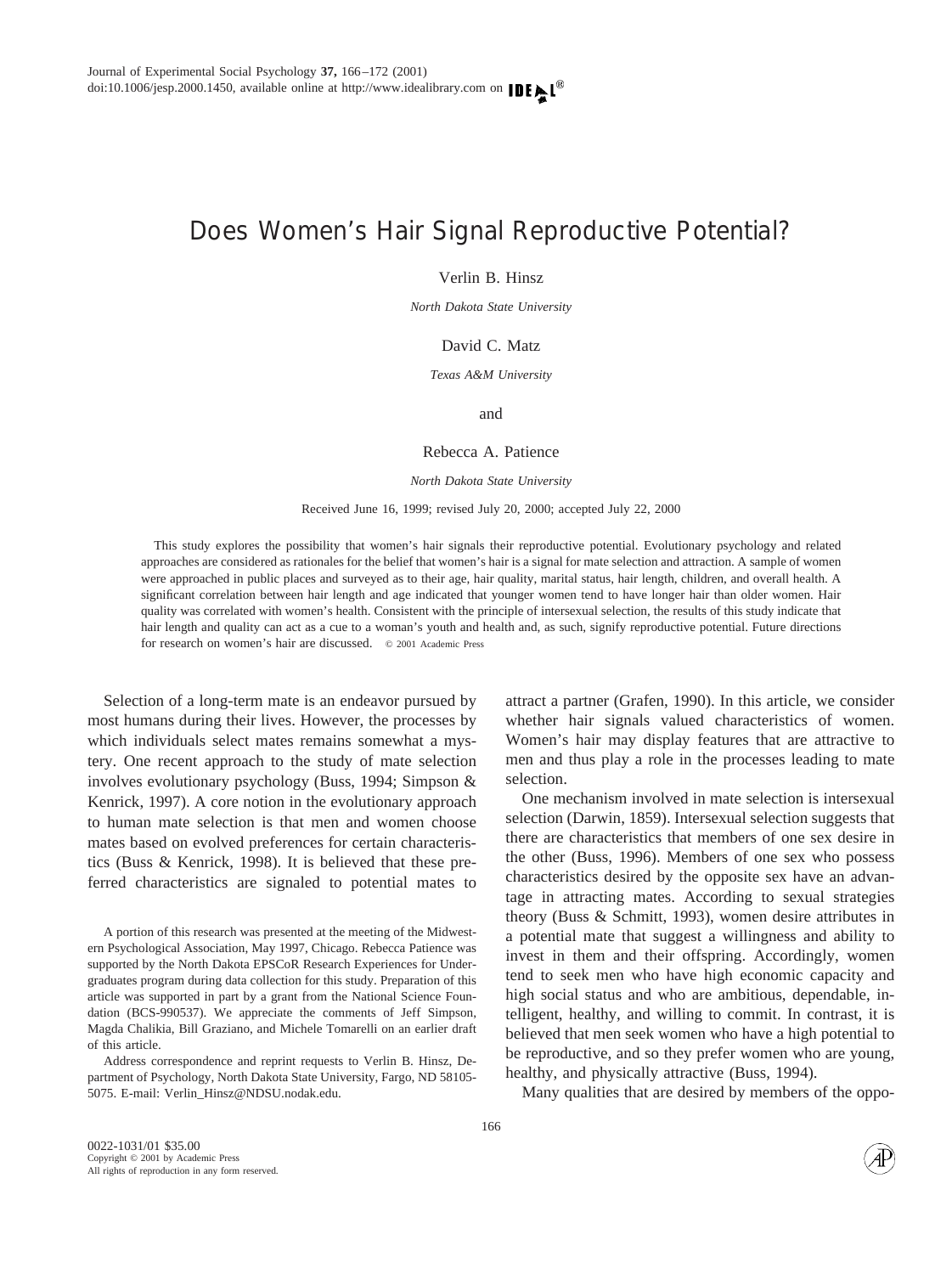site sex cannot be directly observed (e.g., health), but can be *signaled* or inferred from related characteristics that are observable (Grafen, 1990). Women and men can produce numerous signals to demonstrate they possess qualities of interest to members of the opposite sex. Although a number of these characteristics have been examined in previous research (e.g., body shape; Singh, 1993), hair has not received much attention. Given the amount of time, money, and attention women in Western cultures spend on their hair (Etcoff, 1999), the psychological implications of women's hair have been surprisingly ignored (Rich & Cash, 1993). Women's hair is a potentially powerful and interesting signal of their desirable characteristics because it is highly visible and malleable. Consequently, the ways in which women make up their hair can be investigated for insights into how women might display signals implying desirable qualities that may attract potential mates. A primary question that interests us is "What are the desirable qualities that women's hair might signal?"

Given the view that men are attracted to women who are youthful, healthy, and physically attractive, we speculate that women's hair may signal one or more of these characteristics. Youth and health would be desirable characteristics because women tend to produce the most healthy offspring early in life (in a woman's early 20s; Etcoff, 1999). Reproductive value (the extent that individuals of a given age and sex will contribute to the ancestry of future generations) typically peaks around age 14 for females (Fisher, 1930). Thus, there is an advantage for males to mate with females who possesses physical features associated with youth and health because these women are more likely to bear children, more children, and children who will survive.

Women's hair can signal youth and health. Healthy, shiny, and strong hair can signal overall physical health (Etcoff, 1999). Hair that is less healthy may have been damaged due to illness, signaling a lack of overall health, and so deter potential mates. Moreover, women's hair becomes darker, more coarse, and brittle after a full-term pregnancy (Symons, 1995). Consequently, women who have already borne children may have hair that is distinguishable from women who have not yet borne children. In addition, women's hair can signal their relative age (i.e., graying hair). These age-related features of women's hair should make women seem less desirable because of their possible link to menopause and the inability to bear children.

The length of women's hair may also signal specific characteristics (Terry & Krantz, 1993). If a woman has more desirable qualities to demonstrate with her hair, then more hair should provide a better signal to those characteristics (occupy more space in the visual field). Longer hair on a woman would better signal her desirable features to potential mates (e.g., health and youth). Conversely, if a woman's hair indicates less desirable qualities (e.g., poor health), then she may keep her hair short to minimize a poor display. If longer hair on women is generally desirable to men, then females who want to attract a mate should also express a desire for longer hair in the hopes that it will aid in mate attraction. Indeed, Jacobi and Cash (1994) found that women believed men prefer women with longer hair.

Substantial research has considered how the physical characteristics of males and females can influence mate attraction and selection through social and cultural processes (Berscheid & Walster, 1978; Etcoff, 1999; Jackson, 1992). Women's hair may also have social significance, such as indicating their reproductive and relationship status (i.e., single, engaged, married, widowed, or divorced). Women and men in many societies use cues to indicate that they are already involved in a relationship (e.g., rings on ring fingers). If women's hair can attract potential mates, then once women have a long-term mate, their hair is not needed as a cue. Consequently, women may allow their hair to change in a way that is less likely to attract mates. Given that hair length is relatively easy to change, we speculate that women who have children or who are in established relationships with mates will have shorter hair than women not in established relationships or without children. It should be recognized that women's reproductive and relationship status are not independent of age. Women who have not yet borne children are generally younger than those who have, and older women are more likely to have reproduced. Also, because the development of stable, satisfying relationships occurs as women enter adulthood, relationship status will not be independent of age. This lack of independence will be addressed in our analyses.

Women's hair might relate to and signal one or more characteristics of a woman: youth (age), health, reproductive status, and relationship status. If women's hair reflects reproductive or relationship status alone, then women's hair would be a social cue. However, if women's hair is related to youth and health, then it could be a signal of reproductive potential. We conducted a study to investigate the potential of women's hair to signal specific characteristics to test our speculations.

We made four predictions regarding the length and quality of women's hair. (1) The quality of women's hair signals overall physical health. Women with better quality hair should have better overall health. (2) Women's hair is related to women's age. As women age, their hair will become shorter and be of poorer quality. This might occur for a variety of reasons. As women age, their hair quality may decline, so women may wear shorter hair to produce a smaller signal to their poor hair quality. (3) Hair could indicate a women's relationship status. There is evidence that women believe men like longer hair. Women who are not in an established relationship may display longer hair as a means of attracting a potential mate. Conversely, women who are in an established relationship may no longer desire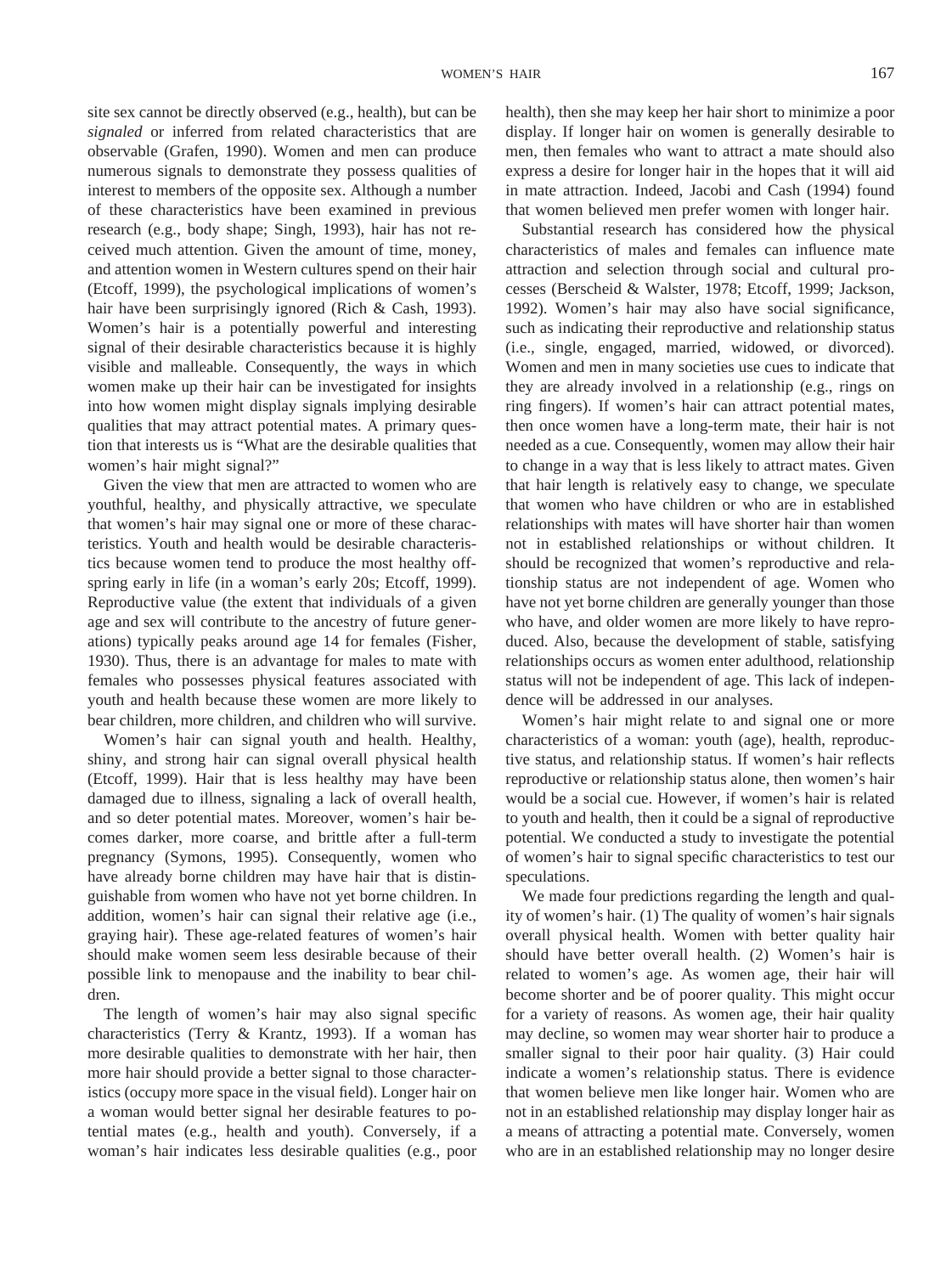to attract a mate and thus be less interested in displaying long hair. (4) Women's hair could also indicate women's reproductive status and availability for reproduction. A woman who has physical constraints on reproduction (i.e., postmenopause, chronic illness, or pregnancy) should not be interested in attracting a mate for reproductive reasons and thus may have a shorter hairstyle. Because health, relationship status, reproductive status, and age are all variables that are not independent, we examine the relationships between these variables and hair length and quality, controlling for the effects of age.

## **METHOD**

## *Participants*

Females  $(N = 230)$  were interviewed at various public locations (e.g., parks and campuses) in the upper Midwest. These women, primarily of northern European ancestry, ranged in age from 13 to 73 years.

## *Procedure*

Women were approached by a female researcher who said she was conducting a short interview for a study about women. A second research assistant stood at a distance while the interview was conducted and surreptitiously rated the participants' hair quality and hair length. A brief interview concerning basic demographic information was conducted if consent was given. At the end of the interview, the interviewer also rated the participants' hair length and quality based on observations made during the interview.

The women were initially asked their martial status (i.e., single, engaged, married, divorced, or widowed). If a participant said she was single, she was asked if she was seeing someone on a regular basis. If her response was yes, she was asked about how long she had been in the relationship. Based on responses to these two questions, a predictor variable was constructed to reflect *relationship status:* (1) single and not currently dating anyone, (2) single and in a new relationship of zero to 3 months, (3) single and in a steady relationship of 3 months to 1 year, (4) single and in a long-term relationship of over 1 year in length, (5) divorced or widowed, or (6) currently married.

The interview also inquired about the participant's overall *physical health* compared to other women her age. The response scale ranged from (1) *well below average* to (5) *well above average.* Next, the participant was asked if she had any children and for their ages. The participant was then asked if she knew of any physical complications that would not allow her to have children (coded as  $1 = no$  and  $2 =$ *yes*). To assess the participants' *age,* the interviewer stated: "If I could be so bold to ask, what is your age?" The next question asked whether the work the woman did in any way restricted the way she wore her hair and, if yes, to explain the restrictions. Answers to this question were also coded  $1 = no$  and  $2 = yes$ . This question allowed us to examine a factor that might influence the way women wear their hair and thereby restrict relationships with other predictor variables.

An additional predictor variable was created to indicate the *reproductive status* of the participants. The lowest category was (1) women generally not considered to be capable of having children (under the age of 14, over the age of 45, or with some known physical complication that would no longer allow them to reproduce). Women who were between 14 and 45 years old were classified into other reproductive status categories: (2) currently pregnant, (3) newborn child 18 months old or younger, (4) married with children over 18 months old, (5) not currently married with children over 18 months old, (6) married or engaged with no children, or (7) single with no children.

Rating scales were developed to record the characteristics of each participant's hair. Four hair salons were contacted to learn standard terminology for hair length. A rating scale for *hair length* was developed in which short hair was described as above the collar (3–5 in.), medium-length hair fell between the ears and the shoulders (5–8 in.), and long hair was anything below the shoulders (8 in. or longer). Pictures from various fashion magazines representing the different hair lengths were used by the two raters to develop standards for rating hair length.

The same salons were asked to provide verbal descriptions of good to poor hair quality. From the information provided by the salons, five separate scales were generated to categorize participants' overall *hair quality.* The scales consisted of ratings from 1 to 5 reflecting poor to good quality on these characteristics: dull to shiny, poorly groomed to well groomed, frizzy to smooth, limp to volume, and brittle to strong. Fashion magazine pictures of the 10 hair characteristics were used by the raters to establish standards for evaluating these characteristics of women's hair.

#### **RESULTS**

#### *Reliability of Ratings of Hair Length and Hair Quality*

The two raters had a high level of agreement in their ratings of hair length (intraclass coefficient  $= .93$ ). When the raters disagreed, their ratings were averaged to produce one hair length measure. The correlations between the two raters' ratings on the five scales of hair quality were not large: dull–shiny  $r = .47$ ; frizzy–smooth,  $r = .43$ ; limp– volume,  $r = .30$ ; poor–well groomed,  $r = .27$ , brittle– strong  $r = .35$ . But the five measures of hair quality were found to have considerable internal consistency (Cronbach's  $\alpha$  = .88 for rater 1 and  $\alpha$  = .67 for rater 2). This pattern of results suggests that the five hair quality items may have measured one underlying characteristic of the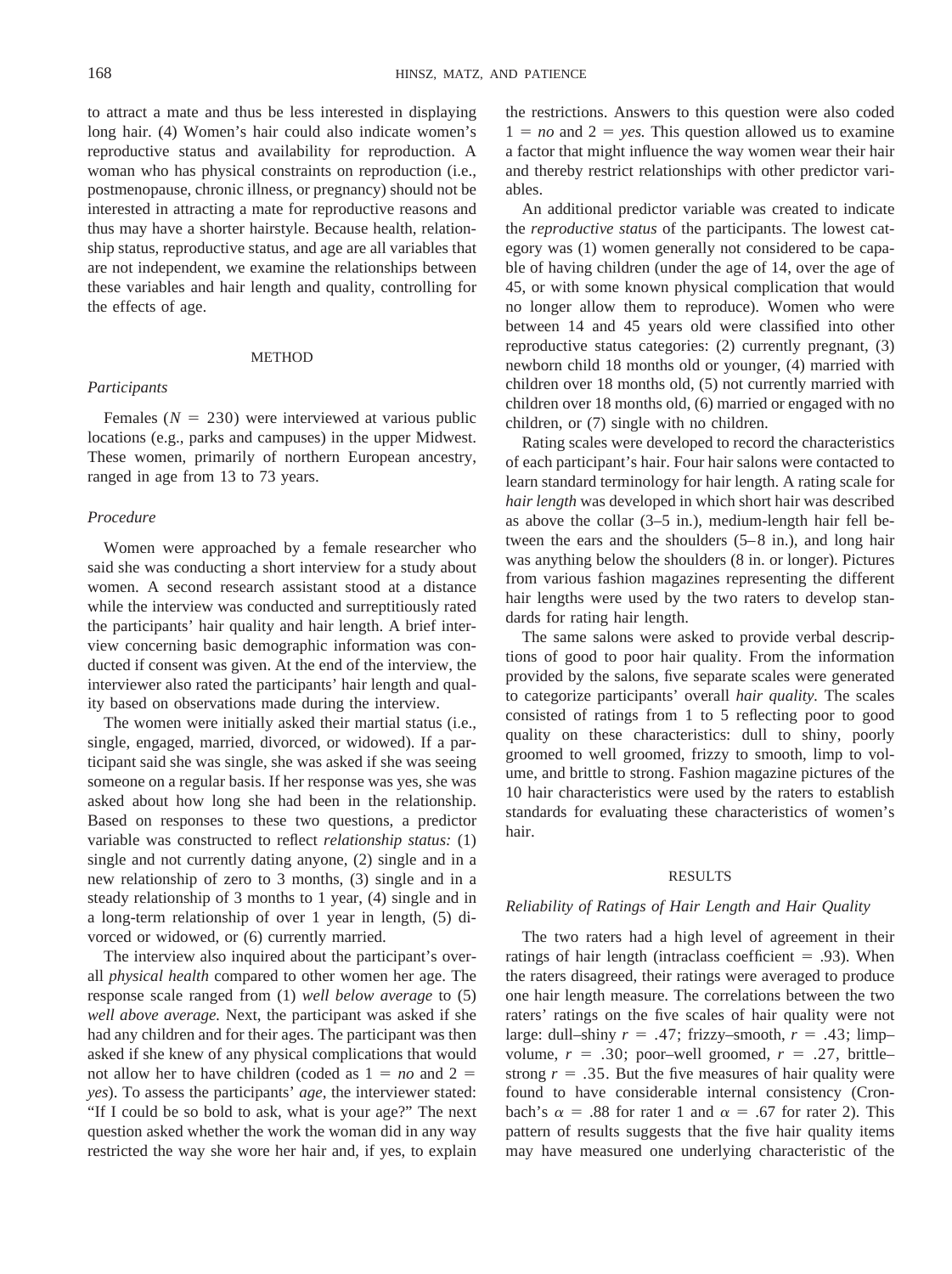TABLE 1 Correlation Coefficients Among Predictor Variables, and with Women's Hair Length and Quality

|                              |        |         | 4       |         | 6      |         | 8       |
|------------------------------|--------|---------|---------|---------|--------|---------|---------|
| 1. Hair Length               | $-.08$ | $-.42*$ | $.18*$  | $-.28*$ | .00    | $-.22*$ | $.30*$  |
| 2. Hair Quality              |        | $-.18*$ | $.13*$  | $-.16*$ | $.16*$ | $-.14*$ | .02     |
| 3. Participant Age           |        |         | $-.42*$ | $.72*$  | .05    | $.50*$  | $-.21*$ |
| 4. Reproductive Status       |        |         |         | $-.39*$ | .03    | $-.46*$ | .04     |
| 5. Relationship Status       |        |         |         |         | .03    | $.41*$  | $-.15*$ |
| 6. Subjective Health         |        |         |         |         |        | .09     | .14     |
| 7. Physical Complications    |        |         |         |         |        |         | .05     |
| 8. Occupational Restrictions |        |         |         |         |        |         |         |

 $* p < .05$ .

women's hair (i.e., quality), so we averaged responses on the five items into one measure of hair quality. The two raters showed more agreement in their composite ratings of hair quality (intraclass coefficient  $= .59$ ), and so one composite score was calculated for hair quality by averaging the responses to the five items across both raters.

## *Relationships among Measures*

Our interest is in the relationships of hair length and hair quality with the primary predictor variables of participants' age, reproductive status, relationship status, and subjective health (see Table 1). Consistent with our prediction, women who were older had significantly shorter hair and poorer quality hair. Women considered high in reproductive status (i.e., single, without children) had significantly longer and better quality hair. Women higher in relationship status (i.e., married and of child-bearing age) had significantly shorter hair and poorer quality hair. Although subjective ratings of health did not correlate with hair length, better health was correlated with better quality hair, which is consistent with our prediction.

We also observed that women with physical complications that would not allow them to have children had significantly shorter hair and poorer quality hair. Women who have not yet had children had significantly longer hair,  $(r =$ .32) and better quality hair  $(r = .17)$ . It is interesting to note that participants who said they had restrictions on how they could wear their hair at work had longer hair, although hair quality was not significantly correlated with hair restrictions.

Although we identified a number of correlations related to women's hair length and hair quality, it is clear that these predictor variables may not be independent (see Table 1). In particular, the age of the participant was significantly related to reproductive status, relationship status, and physical complications for having children. Consequently, we conducted regression analyses to predict hair length and hair quality, with participant age entered first and followed by reproductive status, relationship status, subjective health, physical complications, and occupational restrictions.

The regression analysis for women's hair length showed that participant's age was a significant predictor,  $t(225)$  =  $-6.82$ ,  $p < .0001$ , accounting for 17% of the variation in women's hair length. When the other predictors were entered into the regression equation, only occupational restrictions associated with wearing their hair significantly predicted women's hair length, partial  $r = .24$ ,  $t(220) =$ 3.72,  $p \leq .0001$ . The other predictor variables were unrelated to hair length. These results imply that women's age, not relationship or reproductive status, accounts for many of the relationships with hair length.

A similar regression analysis was conducted to examine which variables predicted hair quality. Participant age was again a significant predictor; hair quality declined with age,  $R^2 = .03$ ,  $t(225) = -2.70$ ,  $p < .01$ . The only other variable that significantly predicted women's hair quality was subjective health; better hair was associated with better health, partial  $r = .19$ ,  $t(220) = 2.80$ ,  $p < .01$ . The other predictor variables were unrelated to women's hair quality. These results suggest that it is youth and health that account for differences in women's hair quality.

We speculated that women with poorer quality hair would wear their hair shorter. Consistent with this speculation, a significant partial correlation ( $r = .16$ ,  $p < .02$ ) between hair quality and hair length was observed when participant's age was controlled.

#### DISCUSSION

This study explored how women's hair length and quality would relate to their age, health, reproductive status, and relationship status. The results suggest that as women age, their hair becomes shorter and of poorer quality and that women's health is positively correlated with their hair quality. These results lead us to conclude that hair length and hair quality may be signs of women's youth and health and, as such, signals to reproductive potential. The relations between reproductive status and relationship status and women's hair length and quality disappeared when the effects of the age was controlled. Occupational restrictions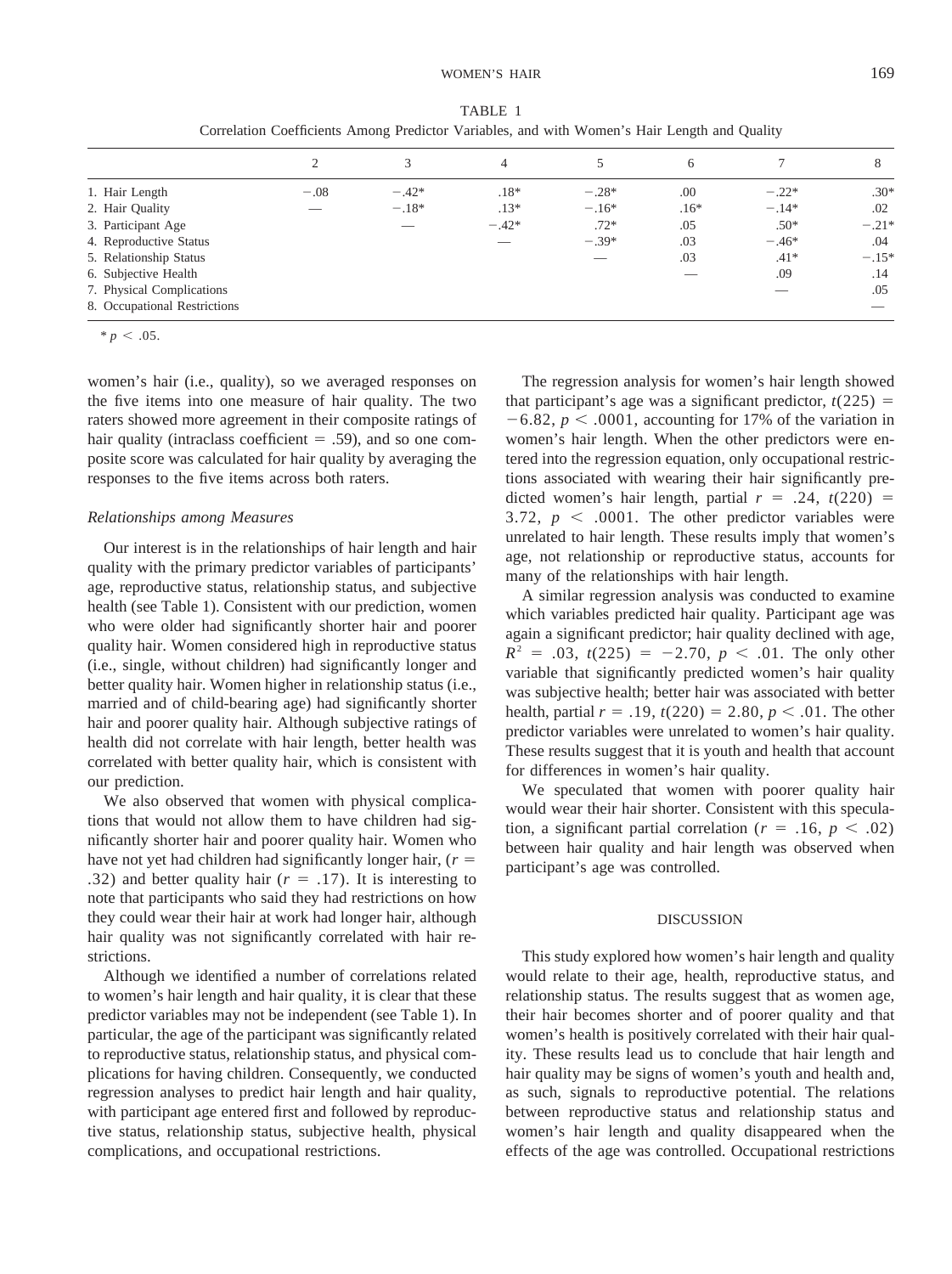on hair were also related to hair length, but the relationship was counterintuitive, with longer hair related to occupational restrictions.

This pattern of results suggests that age is a determining factor for women's hair length and quality. Controlling for the effects of age removed the relationships between hair length and the predictor variables, with the exception of occupational restrictions on hair. In addition, hair quality appears to be related to subjective health and participant's age. When the effect of age was controlled, only subjective health was predictive of hair quality. These data support our predictions that women's hair length and quality can be predicted by their age and health.

This study demonstrates that women's hair can serve as a signal of reproductive potential. Women's hair may signal to potential mates that they possess desirable characteristics. Therefore, women may also use their hair as a device to attract men. Buss (1988) investigated the tactics women use to signal high reproductive value and found that females groomed themselves in an attempt to appear healthy and young. The results of our study extend these findings by indicating that women may display their hair in a long and healthy fashion as a tactic for attracting potential mates. Our study does not address whether women use their hair strategically to attract mates, but it does suggest that males might respond to long and healthy hair to the degree they are interested in young and healthy women.

A significant correlation was found between women's hair length and quality. This finding provides limited support to our claim that women may wear their hair shorter when it is of poorer quality. If women's hair signals the desirable features of youth and health, then having longer hair may send stronger signals about these features. Likewise, if women's hair demonstrates less desirable characteristics, then women may choose to have shorter hair so that a weaker signal about these characteristics is sent.

We also found that women who had occupational restrictions on how they could wear their hair had longer hair. We suspected that younger women with occupations that restricted the way they could wear their hair would have shorter hair. Our analyses did not demonstrate such a relationship. Rather, the relationship between occupational restrictions and hair length may have arisen because restrictions on the way women wear their hair focus on longer hair. That is, only women who have longer hair are confronted by restrictions on how they can wear their hair. For women with shorter hair, these restrictions may not apply. This may explain the correlation we found between hair length and occupational restrictions on hair. Regardless, we are confident that occupational restrictions did not restrict the correlations between the predictor variables and hair length and quality.

A sociocultural perspective (Eagly & Wood, 1999; Jackson, 1992) could also be applied to explain some of the results from our study. It could be argued that youth and health are particularly valued characteristics in Western cultures. Consequently, women whose hair demonstrates youth and health should be more valued in those cultures. This study, however, was conducted to test predictions based on the evolutionary psychology perspective, not of a sociocultural perspective. Clearly, there are sociocultural forces that affect women's hair (e.g., hair styles). This study indicates that there are also evolutionary forces related to reproductive potential that influence women's hair.

The display of women's hair probably reflects both sociocultural and evolutionary forces (see Buss, 1994, Eagly & Wood, 1999, and Jackson, 1992, for opinions about how evolutionary and sociocultural forces can combine to influence social behavior). Women may respond to sociocultural forces to wear their hair in certain ways, but those forces may be expressing evolutionary forces related to the fact that women's hair can signal youth and health. Moreover, sociocultural forces may actually amplify the evolutionary pressures so that women's hair emphasizes the characteristics important for mating (e.g., youth and health) and downplay other features that hamper differentiation between men and women. The ways that sociocultural and evolutionary forces interact to influence how women's hair is displayed were not examined in this study; however, women's hair does illustrate one way in which these forces may be highly intertwined in how they influence social behavior.

## *Limitations of This Study*

As a single investigation into the implications of women's hair for mate selection and attraction, this study has several limitations. Many of these are a consequence of the nonobtrusive way in which the variables were assessed. For example, the data we collected can only be examined for correlational relationships between variables. Consequently, we cannot make claims about the causal effects of the predictor variables on women's hair length and quality. However, this study involved data based on a large number of observations of women's hair as it is naturally presented. Additionally, the data collected for this study were restricted to a Western society and a homogeneous population within that society. Generalizability of our results to other cultures may be limited, although Buss (1989) has demonstrated the cross-cultural nature of related effects.

A number of our measures were based on self-reports and so could have suspect validity. And although efforts were made to enhance the quality of the observations (e.g., multiple raters and the use of experts in defining variables), the measures we used were not always as reliable (e.g., hair quality) or precise (e.g., health) as we wanted. In addition, some of the predictor variables were derived from personal characteristics (e.g., relationship and reproductive status) rather than directly measuring the underlying constructs. Finally, the approach taken in this study did not permit us to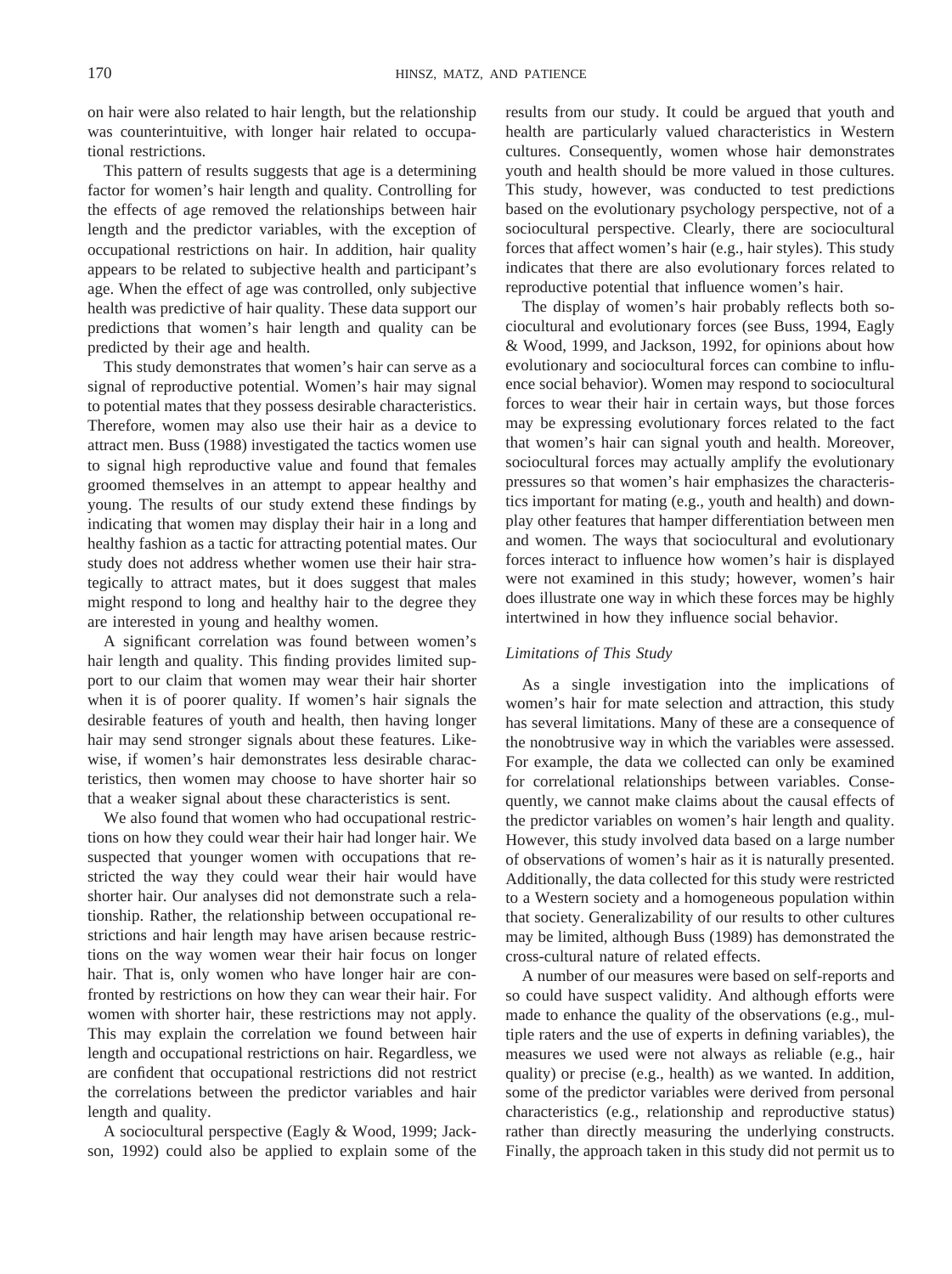examine whether women's hair actually does signal desirable characteristics to males. We are working to study whether men do use women's hair to infer their youth and health, and if men use women's hair as a signal of other features relevant to mating and reproduction (cf., Matz & Hinsz, 2000).

# *Future Directions*

There are many directions that future research could take regarding the role of women's hair in mate selection and attraction. For example, we speculated that the length of women's hair can act as a stimulus to signal desirable characteristics. And we observed that longer hair was correlated with the desirable characteristic of better quality hair. If a woman has more desirable qualities to demonstrate with her hair, then more hair should provide a better signal (more space in the perceptual field) of those characteristics. Of course, different mechanisms may lie at the heart of the relation between hair length and hair quality. Moreover, "big hair" on a woman may not only display good quality hair, but demonstrate it in a bolder and more salient fashion (Etcoff, 1999). Future research may provide us with a better understanding of the ways in which women's hair length is involved in mate selection and attraction.

*Women's hair in cultural contexts.* This research was limited to one relatively homogeneous region of the United States. Women's hair appears to take on other or additional meaning in other societies. For example, women in some Muslim cultures are encouraged to cover themselves from head to toe. Likewise, Catholic nuns have traditionally hidden from view their hair and their body shape, two possible cues to youth and health. Given that nuns take a vow of celibacy, they should not be interested in attracting a mate and so should not be motivated to display attracting cues. Whether intended or not, this body coverage severely restricts the signals that women can display to attract potential mates.

Women's hair also signals aspects of reproduction in other cultures. Ackerman (1991) states that some Orthodox Jewish women must cut off their hair when they marry so that their husbands will not find them too attractive and wish to have intercourse for reasons other than reproduction. When some countries were liberated in Europe during World War II, women had their hair sheared by other women because they fraternized with enemy soldiers (Morris, 1985). Maasai women of East Africa often have their heads shaved at the time of marriage and during the naming of a newborn child (Saitoti, 1980). These cases suggest that women's hair is used to signal a variety of aspects of mate selection and reproduction. Future research could examine cross-cultural consistency and variability in the implications of women's hair for reproduction, mate selection, and mate attraction.

*Women's hair and its color.* The color of women's hair also appears to convey meaning (Rich & Cash, 1993). Women may dye and tint their hair so that it is lighter. Because lighter hair is associated with younger women (hair becomes darker and more gray with age), women may lighten their hair to project a more youthful image (Etcoff, 1999; Matz & Hinsz, 2000). Certain stereotypes also appear to be associated with different hair colors (Clayson & Maughan, 1986). For example, some people believe that red-headed women have fiery and combustible dispositions and blond women have more fun, but are dumb. Do women change their hair color to incorporate certain aspects of these stereotypes into their images or to avoid being attributed the characteristics associated with their natural hair color? We speculate that a woman's hair color has meaning for her and that women's hair color projects meaning to others. The ways in which women's hair color influences person perception and self-perception, and the intentions of women who color their hair to influence impressions and self-perceptions, are areas ripe for consideration (Matz & Hinsz, 2000).

*Women's hair and self-image.* The conventional wisdom provided by many women's magazines is that a woman's hair is part of her identity and self-image. Women appear willing to change their hair (style and length) when they want a change of image. Moreover, women recognize that their hair signals different things. For example, women with long hair often wear it pulled up in business settings. However, they "let their hair down" in other social or intimate settings (Ackerman, 1991; Morris, 1985). Women who lose their hair, due to disease or cancer therapies, sometimes feel that they have lost part of themselves. The loss of a woman's hair is an assault on her identity or self-image. Women may cover their heads or put on wigs to maintain the image that their hair projects. The implications of women's hair for their self-images are not well understood and deserve further attention.

*Men's hair as a signal.* This study focused solely on women's hair as a signal to reproductive potential. What about the possibility that men's hair signals important characteristics to women (Etcoff, 1999; Morris, 1985)? Men also have facial hair that may signal reproductive potential (Morris, 1985). What might men's hair signal? Clearly, facial hair appears after puberty and does not fill in until adulthood. Also, some men's hair turns gray when they age. So, men's hair could indicate maturity. Men's hair could also demonstrate a "Samson effect" by signaling strength or potency (Morris, 1985). Some men report a feeling of weakness when they receive an extensive haircut, just as did Samson of biblical fame. Moreover, men may also feel an assault on their identity or self-images when they lose their hair (Cash, 1990). The meaning of the signals that men's hair projects is another issue to be addressed in future research.